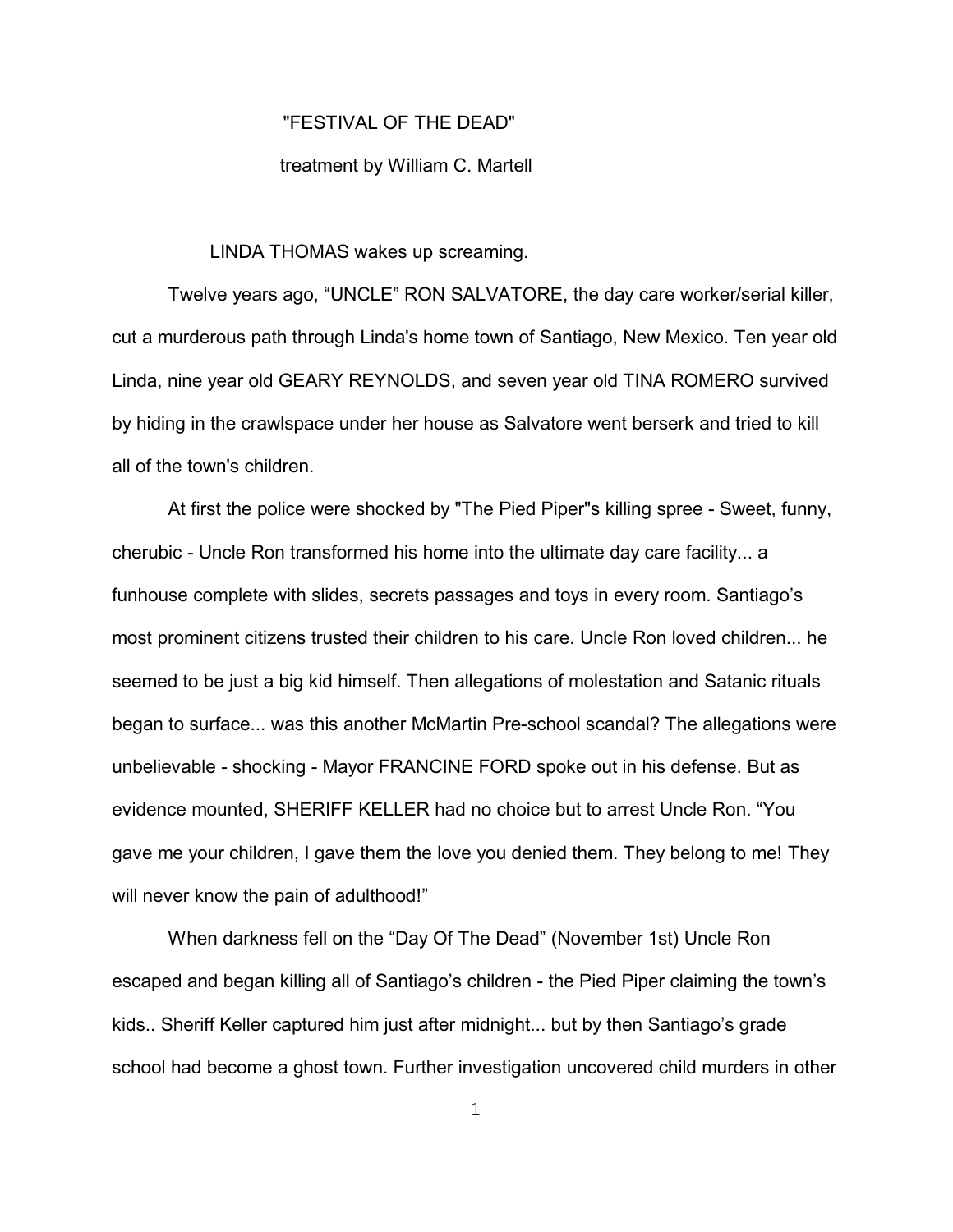cities where Uncle Ron had run day care centers, hundreds of them. Everybody's favorite daycare owner was a serial killer. "The Pied Piper"s trial was lead story on every network. Sentenced to life in the Maximum Security wing of the State Hospital For The Criminally Insane, Uncle Ron told the press "My day will come once more."

The Thomas family moved to San Francisco, but the horrors of Santiago still lives on in Linda's nightmares. Linda's mother comes into her room, asks if she's okay. "It was only a dream." Her mother knows about the nightmares.

 At twenty, Linda is a beautiful raven haired woman. Strong willed, intelligent, she has never been in love. The only man to share her bed has been the killer in her dreams - until she is divorced from her fears, she will not be able to lead a normal life.

RON SALVATORE reads the latest Harry Potter book in his maximum security cell. Sweet, cherubic - with dimpled cheeks - Uncle Ron is the opposite of gritty and slimly psychos we usually see in film.

Dr. EMELIO DEUTCH, an authority on serial killers, tells the prison's CHIEF PSYCHIATRIST that he believes Uncle Ron may hold the key to understanding compulsive killers. And Dr. Deutch would like to ask Uncle Ron about his birthmark. Similar birthmarks were found on other serial killers.

The three separate barred doors are unlocked, and Deutch enters Uncle Ron's cell. "It has been almost ten years since the terrors of Santiago." "Yes," Uncle Ron smiles, "almost time to celebrate. Doesn't the Bible say 'Suffer the little children'?" When Deutch asks about the birthmark, he answers that they all have one. "Who?" "The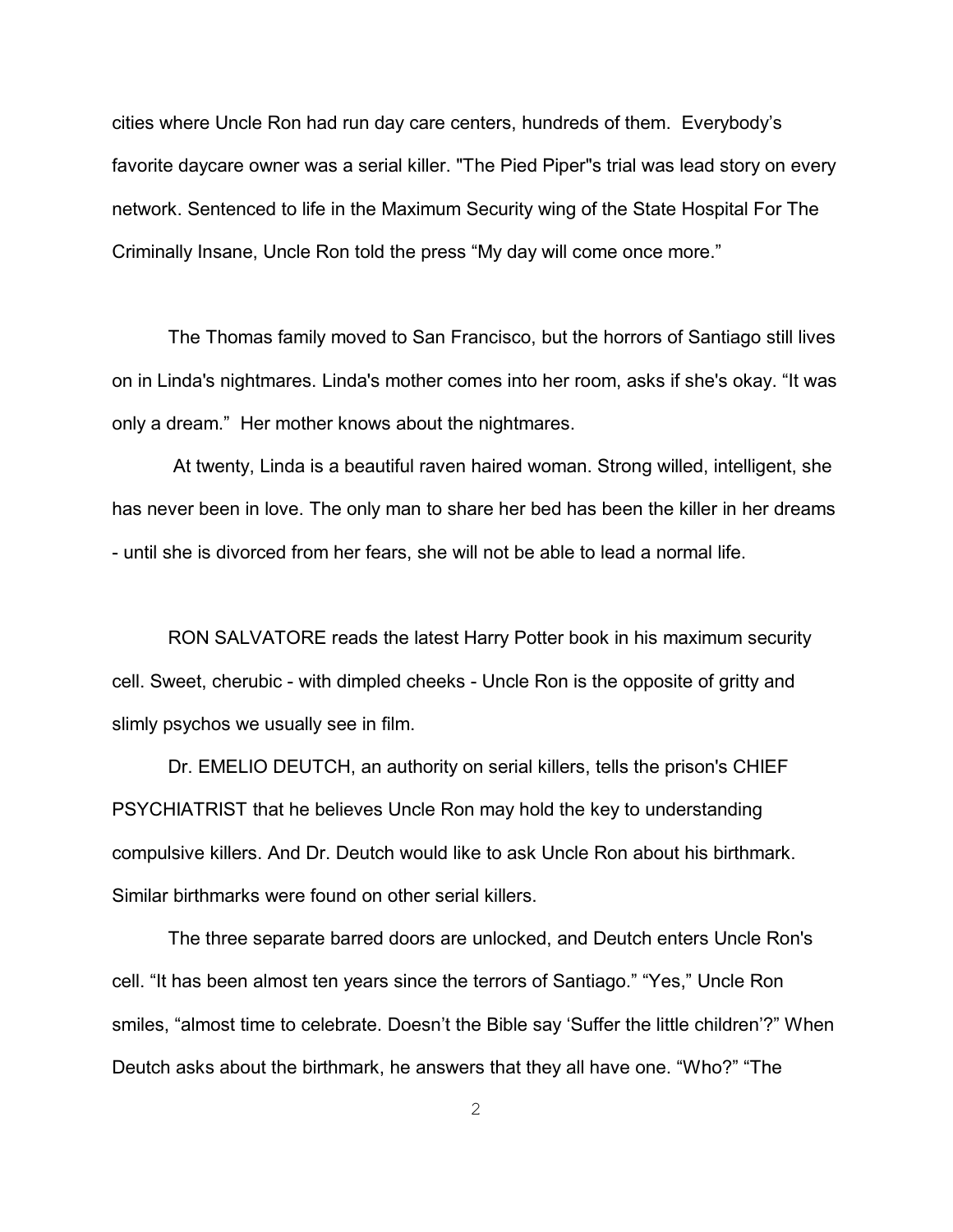chosen ones." Uncle Ron refuses to say anything else. Deutch says he'll be back next week to continue the questioning, and Uncle Ron smiles... "I won't be here."

GEARY REYNOLDS comes home from his classes at Santiago Community College and flicks on the television. A network news special on Santiago and the killings twelve years ago. A photo of the three child survivors is shown, then individual pictures of the three. When Geary's photo is shown, he turns away from the television and begins opening his mail.

Junk mail, a phone bill, and a greeting card. Geary studies the card envelope, realizing it's not his birthday, and Christmas is still two months away. Inside the envelope, a kid's card that says "I missed you!" - no signature.

LINDA watches the news special on Santiago. The frightened town of Santiago has hired JACK SCHRADER ('THE GUNSLINGER') as sheriff. Schrader is famous for hunting down and killing seven other serial killers. In the Clint Eastwood mold, the left side of Schrader's face is disfigured with a scar from a run-in with another psycho. They wrap the news special with a shot of Uncle Ron's Daycare Center, where it all started. Then they drop the bombshell: Uncle Ron has escaped from his high security cell. He is on the loose.

"Oh my God," the phone rings, making Linda jump.

Geary asks "Have you heard?" Linda also has a greeting card.

IN SANTIAGO, wanted posters are stapled on a wall showing the smiling face of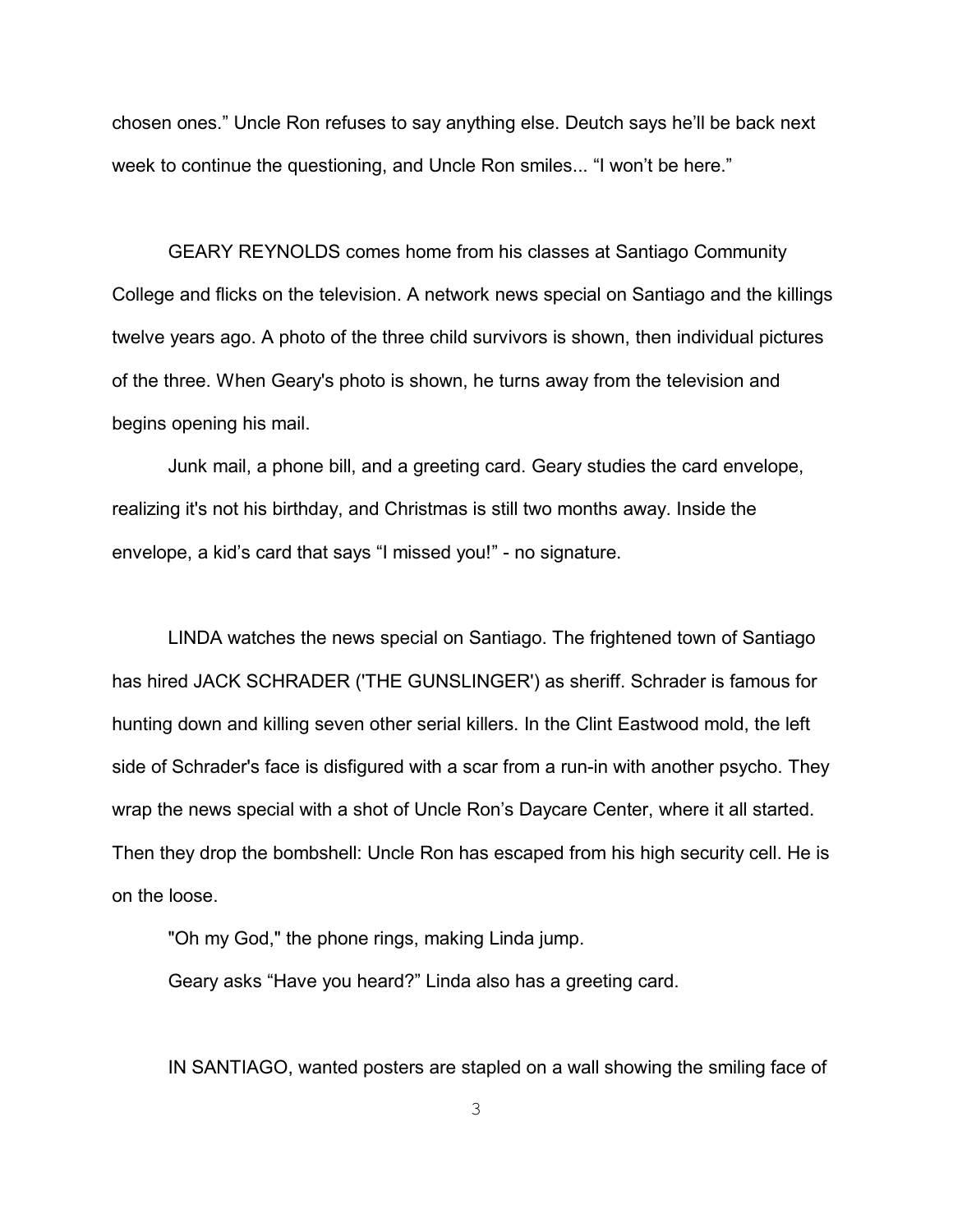Uncle Ron. "Have you seen this man? Serial Killer On The Loose!"

Linda's mother wants her to forget about the past. But Linda believes she has spent too much time running away. She won't be able to sleep until she CONFRONTS her nightmares. Linda leaves home, headed for Santiago.

SANTIAGO: Skeletons hang in windows to celebrate the Mexican 'Day Of The Dead'. Children laugh roll tumbleweeds across the street. A gardener hacks at an overgrown cactus with a machete... It's fall in New Mexico.

Tina sets religious candles on the graves of her class-mates killed ten years ago. She is quiet, withdrawn, horrified by remembrances of things past. Around her, the graveyard is festive: decorated with paper mache skeletons. One of the skeletons seems to be moving... a man dressed as a skeleton with a painted on face? When she turns to take a closer look, she knocks over her candle. When she rights the candle the skull face is gone. Just a decoration.

As Tina walks through town on her way to Santiago Community College, she gets the feeling that someone is following her. When she turns around, no one there.

In class, the professor lectures on what the Mexican 'Day Of The Dead' and how it's different than Halloween, being a celebration of life after death. Eternal life.

Tina isn't paying attention to the lecture. She is staring out the window. A skeleton, face painted, floats past the window. Tina gets spooked. Just a kid on a bicycle in costume.

After class, Tina talks to HOLLY CRANE and her boyfriend CARTER SWAN in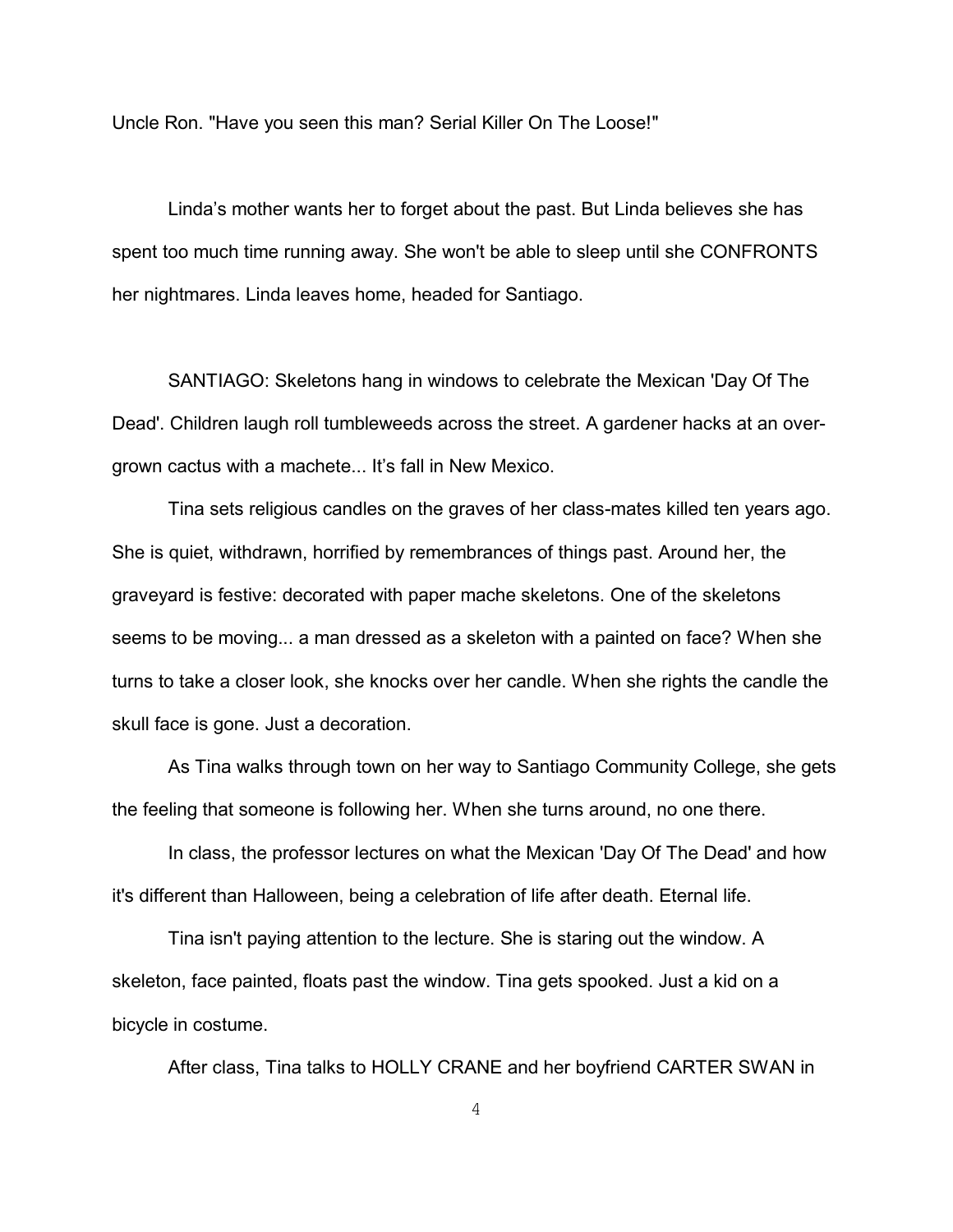the hallway. Holly is the pretty blonde gymnast who lives next door to Tina. Carter is Holly's jokester boyfriend, who sports a thick bandito moustache. They kiss, and Carter's moustache comes off on Holly's lip.

It's a fake: "Comedy is Swan's way." Holly tells Tina to come next door tonight if she doesn't feel like being alone.

After school, Tina is walking down the empty corridors of the Community College. The halls are spooky, foreboding. Shadows and echoes. Tina's fears mount. Suddenly, a hand reaches out and grabs her.

It is Linda. She questions Tina about their shared past. Has Uncle Ron contacted her? Mailed her anything? Tina reluctantly tells her about her greeting card - she is no more than a shadow of her former self. Linda advises her to fight the fear, rather than give in to it. She gives Tina her phone number at the Santiago Motel, and tells her to call if she needs help.

Linda drives to Uncle Ron's Daycare. An ancient fence surrounds the daycare gate unopened for the past ten years. Beyond the fence - rusted swing sets creek in the breeze. Old tricycles overturned near upside down red wagons. Everything covered with ten years of dust. Taking a deep breath, Linda climbs the creaking wooden steps to the abandoned house, pushes open the door and steps inside.

UNCLE RON'S DAY CARE is dark. Linda creeps through the house, looking from shadow to shadow. Wondering where he's hiding. In a playroom she finds a pile of animal bones.

Some are fresh, bits of meat still sticking to the bones.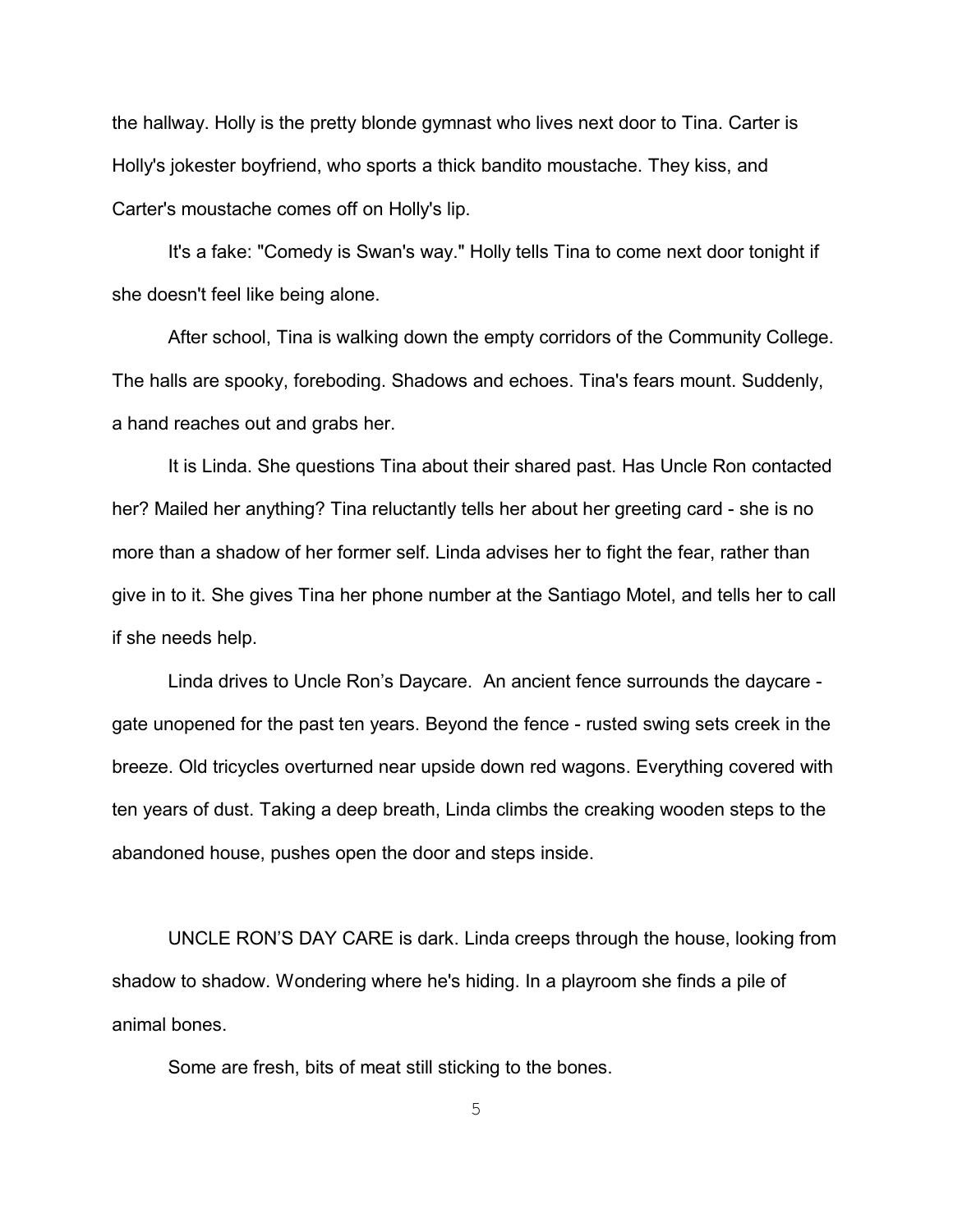There are secret passages, funhouse mirrors, playrooms filled with dirty stuffed animals. In a play room painted with rainbows she finds evidence that a human is sleeping here - dirty blankets on the floor, recent newspapers. Suspense and paranoia build. She goes back to the door. A hand grabs her shoulder, spinning her around.

It is SCHRADER, the Gunslinger. He tells her that he is staying in Uncle Ron's Daycare, now that he's sheriff. He tells her that Mayor Ford and Santiago hired him after they found the first piece. "Piece of what?" "Old man Keller. They found parts of him scattered all over Santiago. I figure Uncle Ron was marking his territory. Today's his day, you know - The Day Of The Dead." Schrader notices Linda looking at the strange pattern on the wall.

"Recognize it?" Linda nods. "It's the same mark Uncle Ron had on his arm. His birthmark." Schrader explains that eight of the ten serial killers he's hunted have that birthmark - as if they're from the same gene-pool. "The psychos have learned how to network. If they started working together, who knows what would happen."

With his strange intensity and disfigured face, Schrader reminds Linda of Captain Ahab from Moby Dick. He tells Linda that killing Uncle Ron is his job, and she should stay out of it. Linda disagrees, "He came back for the three of us... sent us greeting cards before he escaped. He's coming for me, so I've come for him." Linda leaves Uncle Ron's Daycare. Schrader slowly closes the door. When Linda gets to the edge of the sidewalk, something slams into her back.

It's a bicycle. On the bike is GEARY, he looks from Uncle Ron's Daycare to Linda, "Come here often?" She laughs. As children they had a crush on each other shared a first kiss. Then Uncle Ron's killing spree changed all of that. They walk through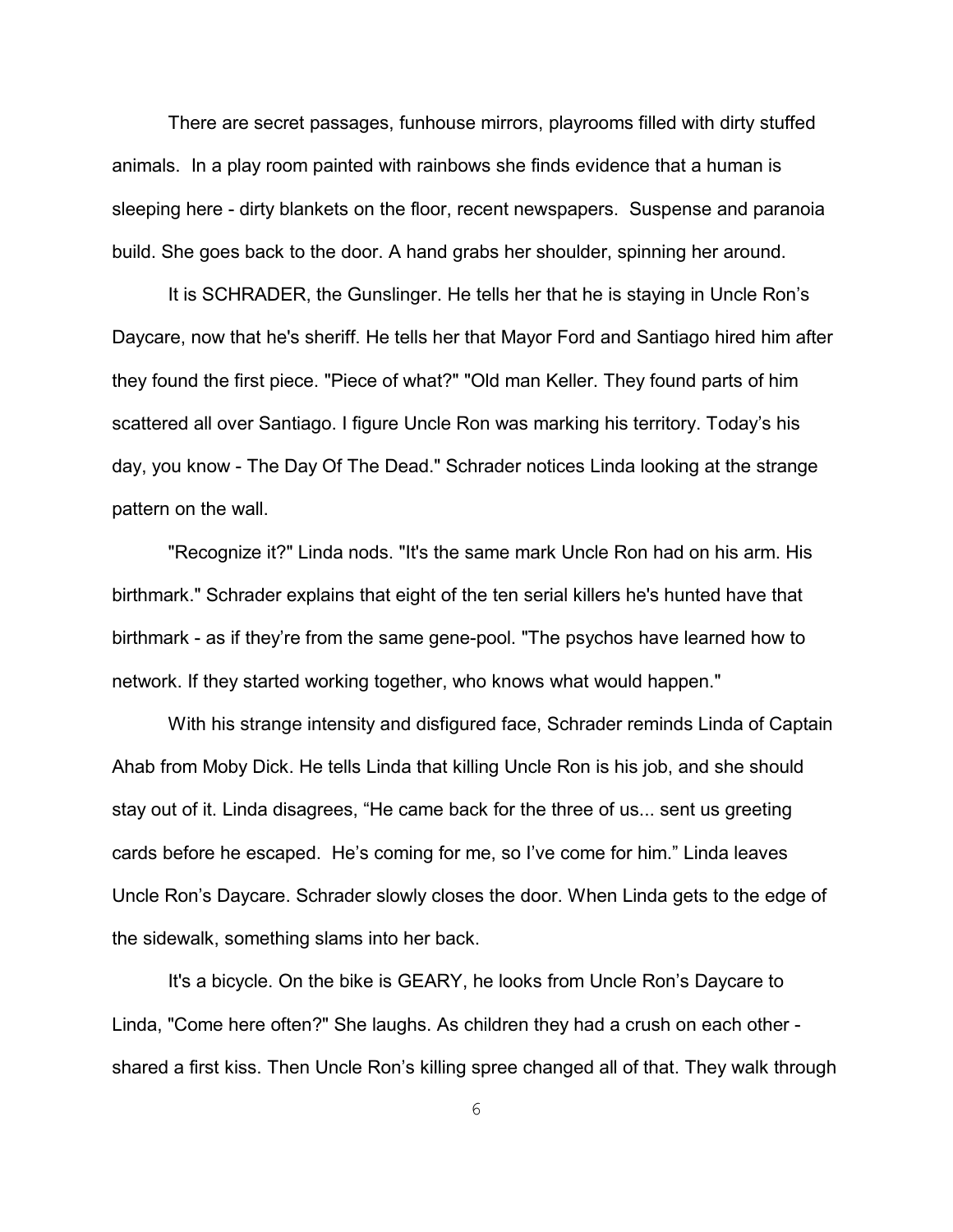town together, talking of old times. Linda keeps getting the feeling that someone is walking behind them, but no one is ever there. At an open shopping mall, Linda notices three sets of footsteps. She turns her head, and spots Uncle Ron, face painted with a skull; standing behind a fountain a hundred feet away. "Oh my God, do you see him?" Geary turns, but there is no one behind the fountain. Geary realizes that just being in Santiago isn't easy for Linda. She's seeing Uncle Ron when he isn't there. He holds her close and tells her that he will protect her. Count on him. They kiss.

Geary and Linda have dinner together, and their new relationship grows. They may not share the same dreams, but they share the same nightmares.

SCHRADER spreads 24 'baseball cards' with pictures of serial killers around him. Weird ones, like Diana The Huntress - who kills with bow and arrows, Captain Hook who uses his metal claws to kill, the Snake Charmer - who uses trained cobras to track his victims. "The Pied Piper" Ron Salvatore is on top. Schrader readies his arsenal for the battle... eventually he's going to kill all 24.

TINA sits in the living room while her parents get ready to go to a party. The doorbell rings. She slowly moves up to the front door and opens it. No one is there. Some kids yell "Doorbell ditch!" and jump up from behind the bushes, laughing and running away.

Tina's mother sees a face outside the kitchen window and moves up closer to peer out at it. It is Uncle Ron! Tina's mom steps backwards, turns her head and calls for her husband, but when she turns back, Uncle Ron is gone. "Who was that masked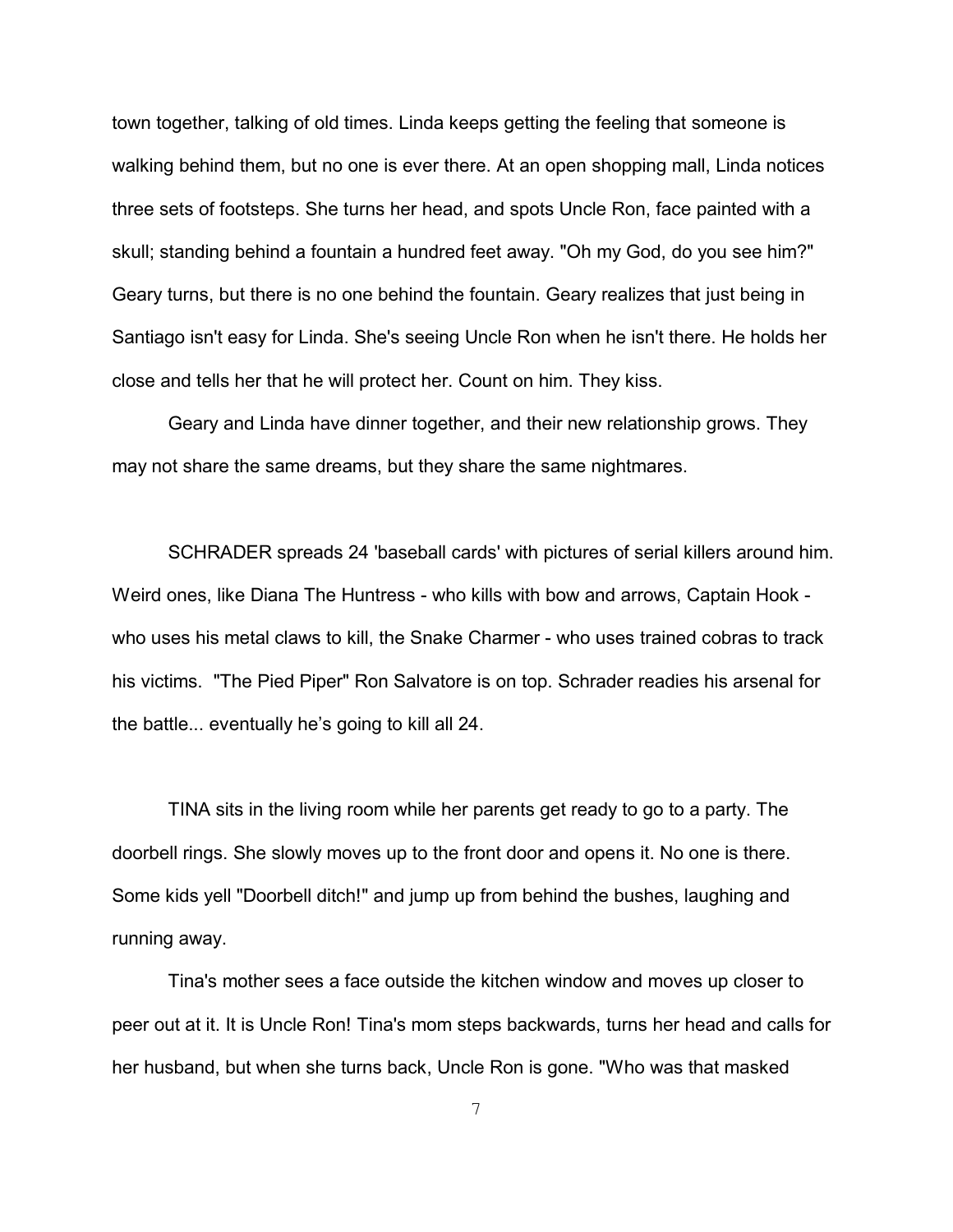man?" "Just a prank. A peeping tom."

Before her mom and dad leave, they ask if Tina will be okay. She says yes. "There are paper bags on the table, and candles in the garage, if you want to decorate the walk." They leave her alone in the house... alone in the darkness.

On one end of the kitchen table are the colored paper bags. On the other end sits Tina. From outside the house, Uncle Ron watches Tina, "Soon, all the children will be mine." Tina decides to decorate the walk, grabs the bags.

The doorbell rings.

She goes to the front door, opens it slowly, and hears "Doorbell ditch!" from behind the bushes. Closing the front door, she goes to the garage to get the candles.

The garage is filled with junk. Spooky. Wall to wall shadows. The 40 watt bulb does little to illuminate it. She looks in the darkness for the candles, and suspense grows. She finds the candles and the cat at the same time. The cat shrieks and jumps down at her from a shelf, knocking a jug of fabric softener on Tina's blouse. Swearing at the cat, she takes the candles inside the house.

NEXT DOOR, Holly and Carter say goodnight to Mr. and Mrs. Crane, who leave for a party, then get ready to neck and watch "Creature Features" with Bob Wilkins on TV. Carter chows down on the Halloween candy. The doorbell rings. Holly takes the candy bowl from Carter and heads to the door. She opens it, and... Three trick or treaters take some candy.

Holly sets the candy bowl down next to the door and snuggles up with Carter. But he moves out of her clutches, retrieves the candy bowl, then goes back to the couch.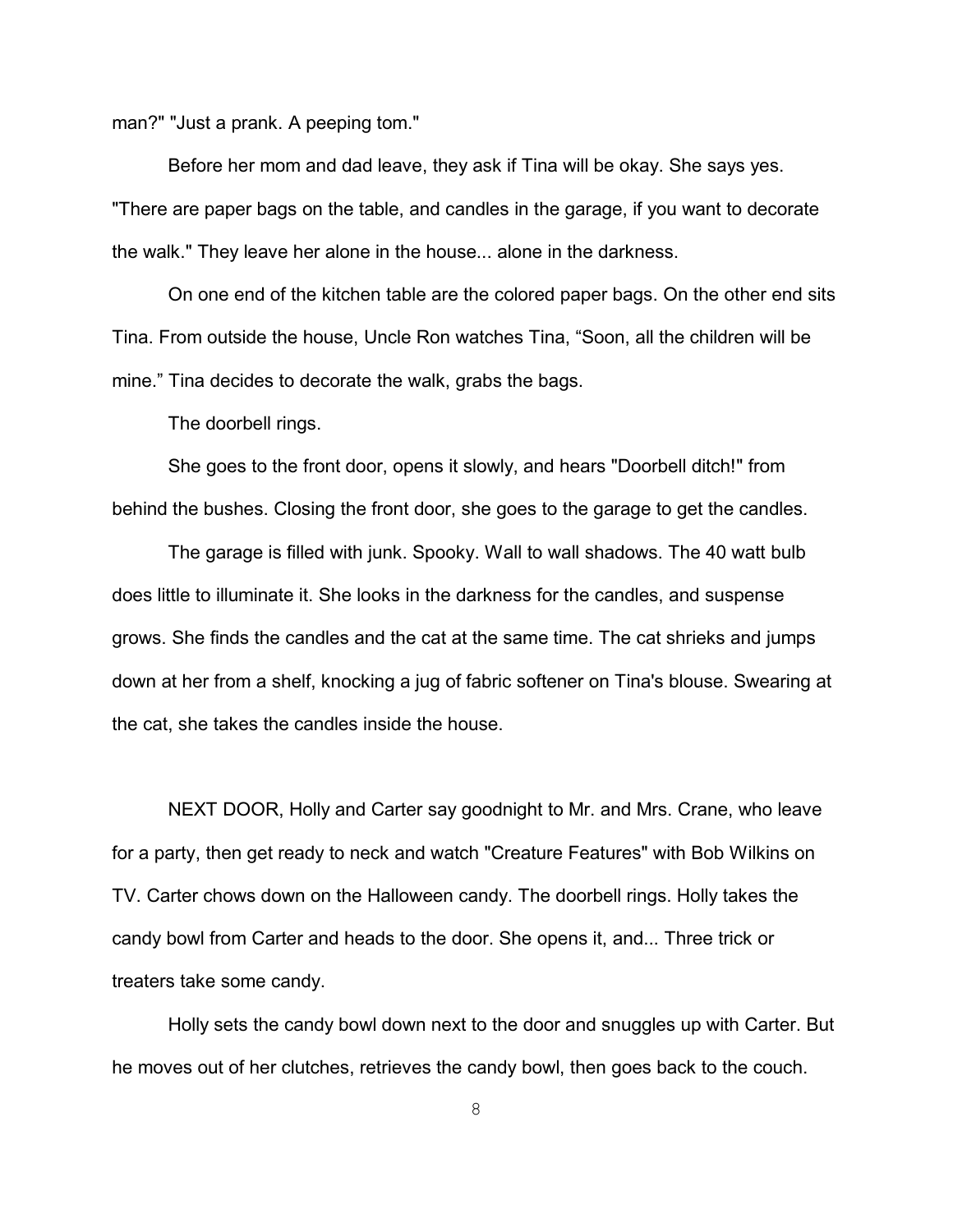Guy's got to have his priorities straight.

TINA changes shirts, then goes back downstairs. She pops open the colored lunch bags, puts a candle in each, and places them on the walkway leading to the house. She lights the candles, admires her work, then goes back into the house.

When she goes back into the dining room, there's a candle lit inside a paper bag on the table. She doesn't remember putting the candle inside. But she must have.

The doorbell rings.

Tina goes to the front door, and there are a trio of trick or treaters there. She bends down and offers them candy. A cute little girl asks where Tina's mask is. "I'm too old for masks." "Then how come your daddy's wearing one?" The little girl says as she sees Uncle Ron - skull mask and skeleton costume - on the far side of the living room. Tina turns her head slowly, but no one is there.

Tina closes the door slowly, totally spooked. She moves towards the phone, picks it up, dials Linda's number. She tells Linda says that she is scared. Linda says she and Geary will come over to spend the night with her. Tina hangs up and goes back to the dining room.

Uncle Ron jerks on her hair; pushing Tina back against the wall. She tries to grab him, but he uses a paring knife from the kitchen to peg her hand to the wall. Then he raises a big machete overhead, looks at Tina, and brings the blade down swiftly. "I missed you... the first time. Santiago owes me their children... time to pay the piper."

THERE IS A SCREAM on the TV as a vampire bites a female victim's neck. Holly asks Carter if he'll turn down the volume. She turns off the lights in the living room.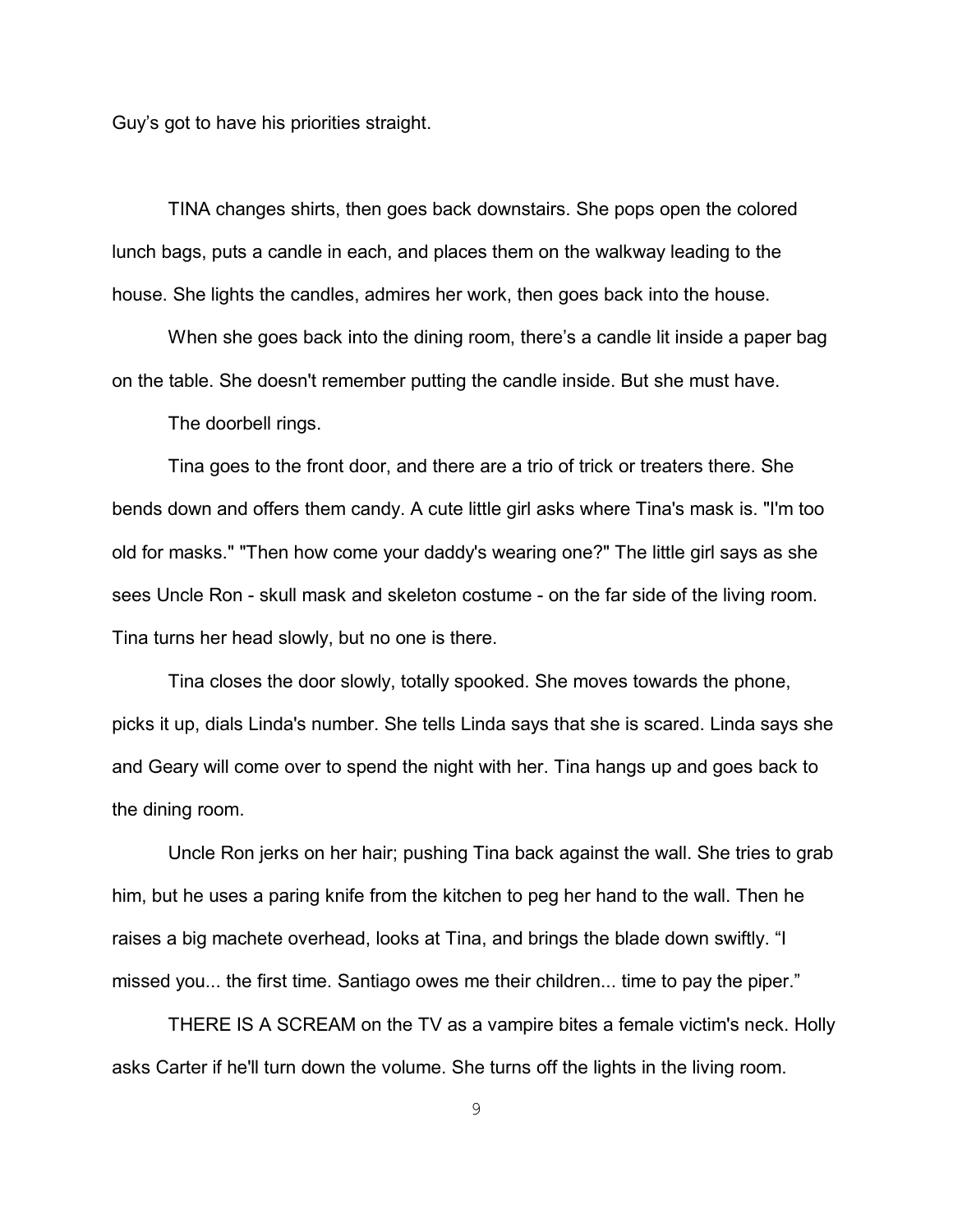"What about the trick or treaters?" "It's 9:00; curfew. No one's going to be out past nine with that maniac on the loose." "Except the doorbell ditchers," Carter says.

Holly begins to do a slow, sexy, strip as she crosses to the staircase. Under her clothes, she's wearing a lace teddy, garters, and seemed nylons. Carter gets up from the couch. "Hey, little girl, want to swing on my monkey bar?" Holly laughs, turns, and runs up the stairs.

Carter almost bolts after her, but stops for some Halloween candy first.

After searching the house, Carter finally finds her in the bathroom. She jumps out at him and yells "Boo!". He laughs and they wrestle for a while. They end up taking a bath in a tub filled with Mr. Bubble, steam fogging through the bathroom and bedroom like ground fog.

AT UNCLE RON'S DAYCARE, Schrader realizes that Uncle Ron isn't coming back to the house... So he fills his pockets with 44 magnum shells and leaves.

HOLLY and Carter take a break in the action. She smiles at him. "There's a bottle of champagne in the fridge. It's been waiting there all night for us." Carter gets out of the tub and heads downstairs to fetch it, but Holly stops him. "You can't go downstairs like that. Put something on." Carter looks around, spots a big Richard Nixon mask, and places it over his genitals. He smiles at Holly. "Tricky Dicky." Then heads downstairs to get the champagne, grabbing a trenchcoat along the way.

Downstairs, Carter grabs the champagne and two glasses. Then notices that the back door is open. He closes it, walks through the dark living room to the stairway.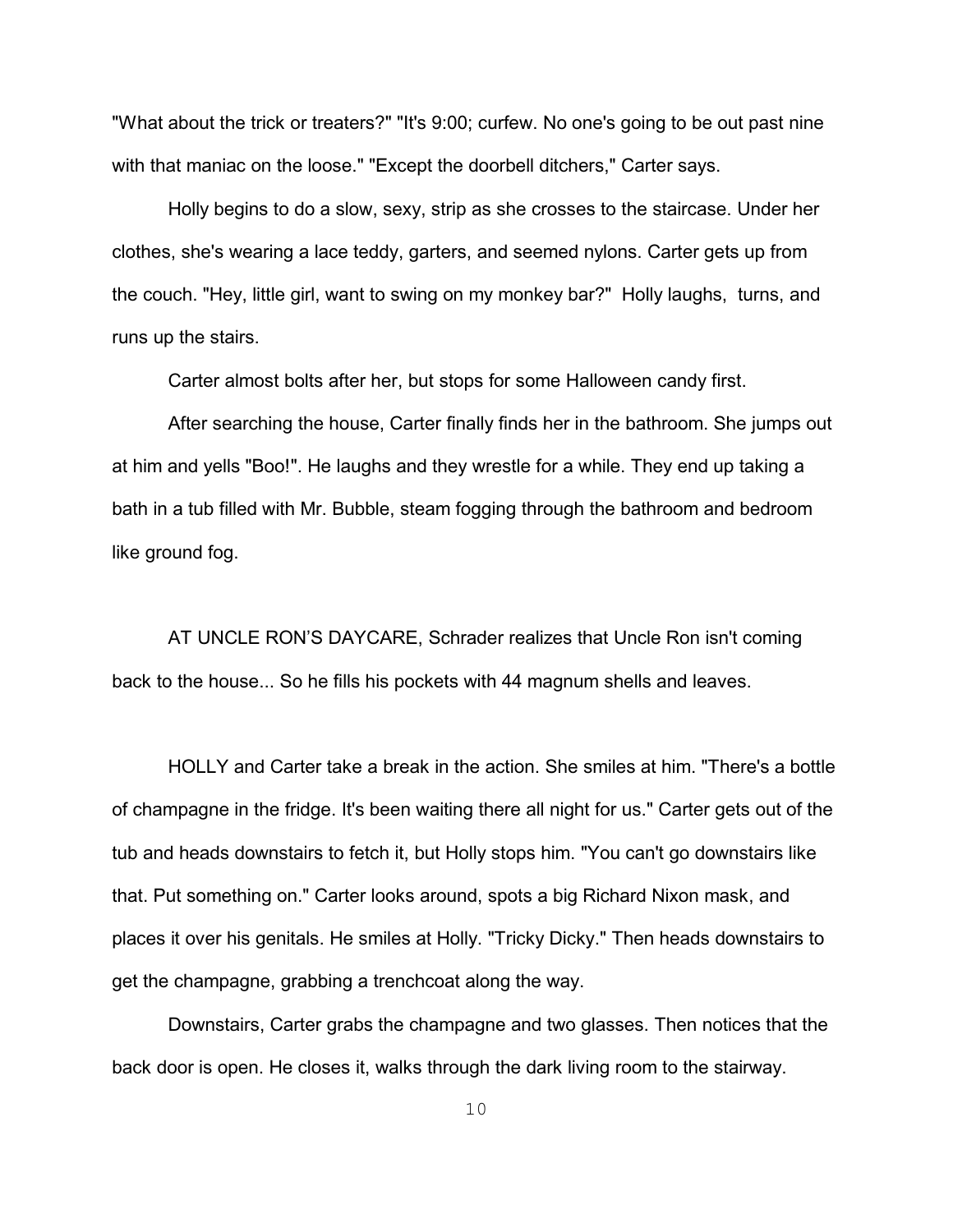The doorbell rings. "Damned doorbell ditch kids."

Setting the champagne and glasses down, he creeps towards the front door and pulls it open, "Trick or treat!"

Expecting no one on the other side of the door...

There is no one there. Carter steps out onto the porch, yelling "Trick or treat on this!" flashing the kids running away, then re-enters the house.

When he passes the living room curtain, the shape of a face is underneath it.

Carter grabs the champagne, notices the TV still on. Holly yells for him, and he says he'll be there in a minute. Grabbing a handful of candy, he goes to turn off the TV. On screen, a Preacher with a huge wooden stake sneaks up behind a sexy female vampire.

Carter turns off the TV, but the image is still on the screen... It's Uncle Ron behind him! Before he can scream, Uncle Ron grabs him by the neck and lifts him off the ground. Then the machete begins descending.

UPSTAIRS, Holly stands in front of the fogged bathroom mirror, a towel wrapped around her. She sees a silhouette enter the bedroom behind her. "Just pop the cork and bring me a glass." Not a word from the silhouette. She wipes off a space on the mirror and sees... Uncle Ron!

Quickly she turns to slam the bathroom door, but it's too late. He's halfway through the door. The door hits him in the face and Holly tries to muscle it closed. He pushes back, reaching a hand inside to grab her. They push back and forth on the door, Uncle Ron trying to get in, Holly trying to keep him out. "Come on. Be a good little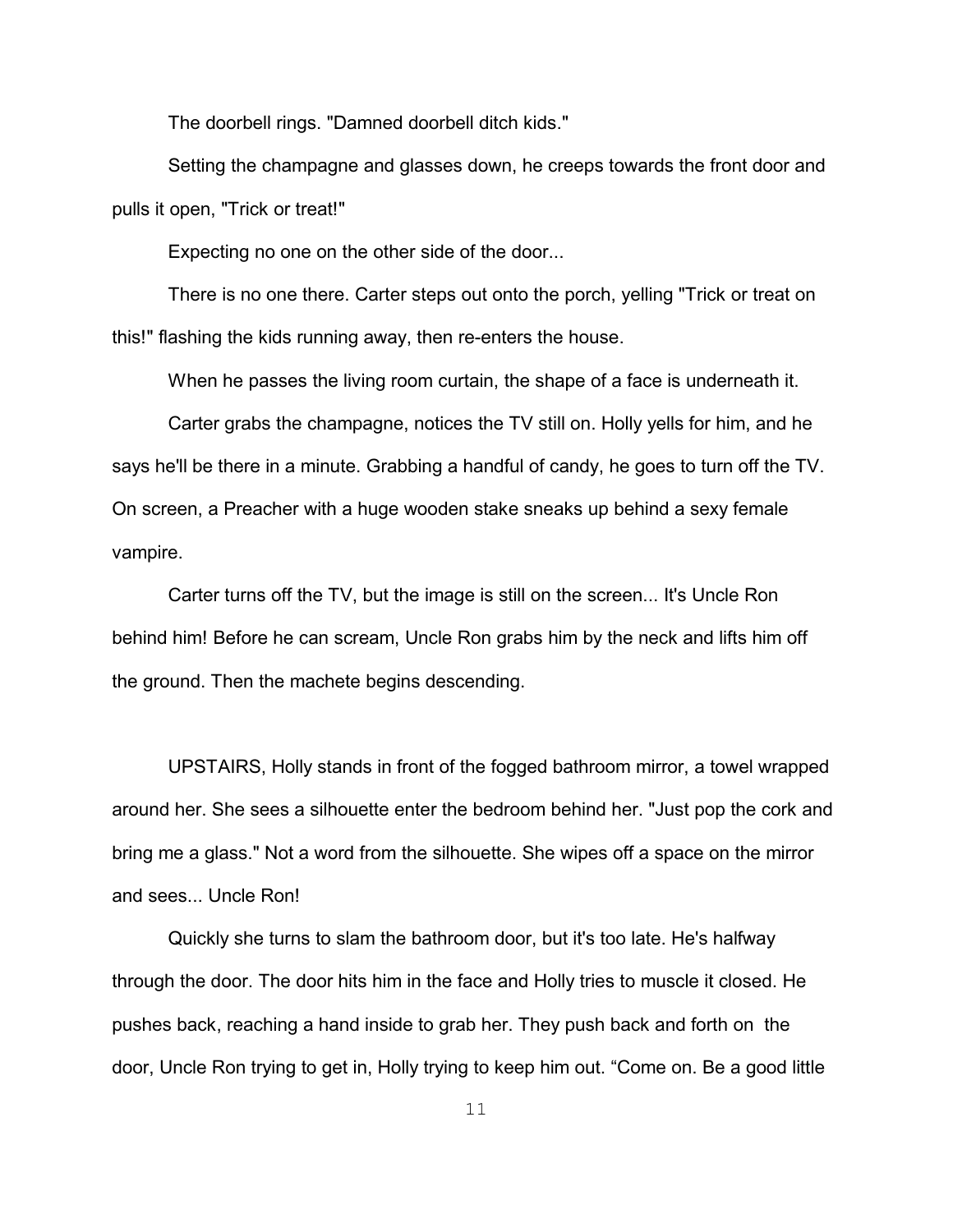girl and let me in."

Uncle Ron almost gets in at one point. Holly pushes him back out. She struggles against the door, and finally pushes it closed and flips the lock.

Taking a step back, she hits the counter. Trapped in the little bathroom, a maniac with a machete outside the door.

The machete blade pops between the door and the jamb, splintering wood. Holly screams. She looks around the small bathroom, sees the window, opens it up and screams for help.

No answer.

The blade continues traveling around the door, splintering the frame. Holly realizes that if the frame is splintered, Uncle Ron an opens the door.

She's trapped in the bathroom. No way out.

The blade rips the door to bits.

Taking the lid off the toilet tank, Holly slams it into the window, breaking it open.

Uncle Ron splinters the last of the door frame with his machete.

Holly begins climbing out of the little window, just as Uncle Ron shatters the bathroom door. It is a SECOND storey bathroom. Only a three inch eve between her and the ground.

Uncle Ron grabs her leg and begins pulling her back inside the bathroom... singing nursery rhymes the whole time.

Holly kicks with all of her strength and continues pulling herself out.

Uncle Ron and Holly play a deadly game of tug-of-war with Holly's leg as the rope. They fight back and forth, he pulls her in and she pulls out. Finally she gives him a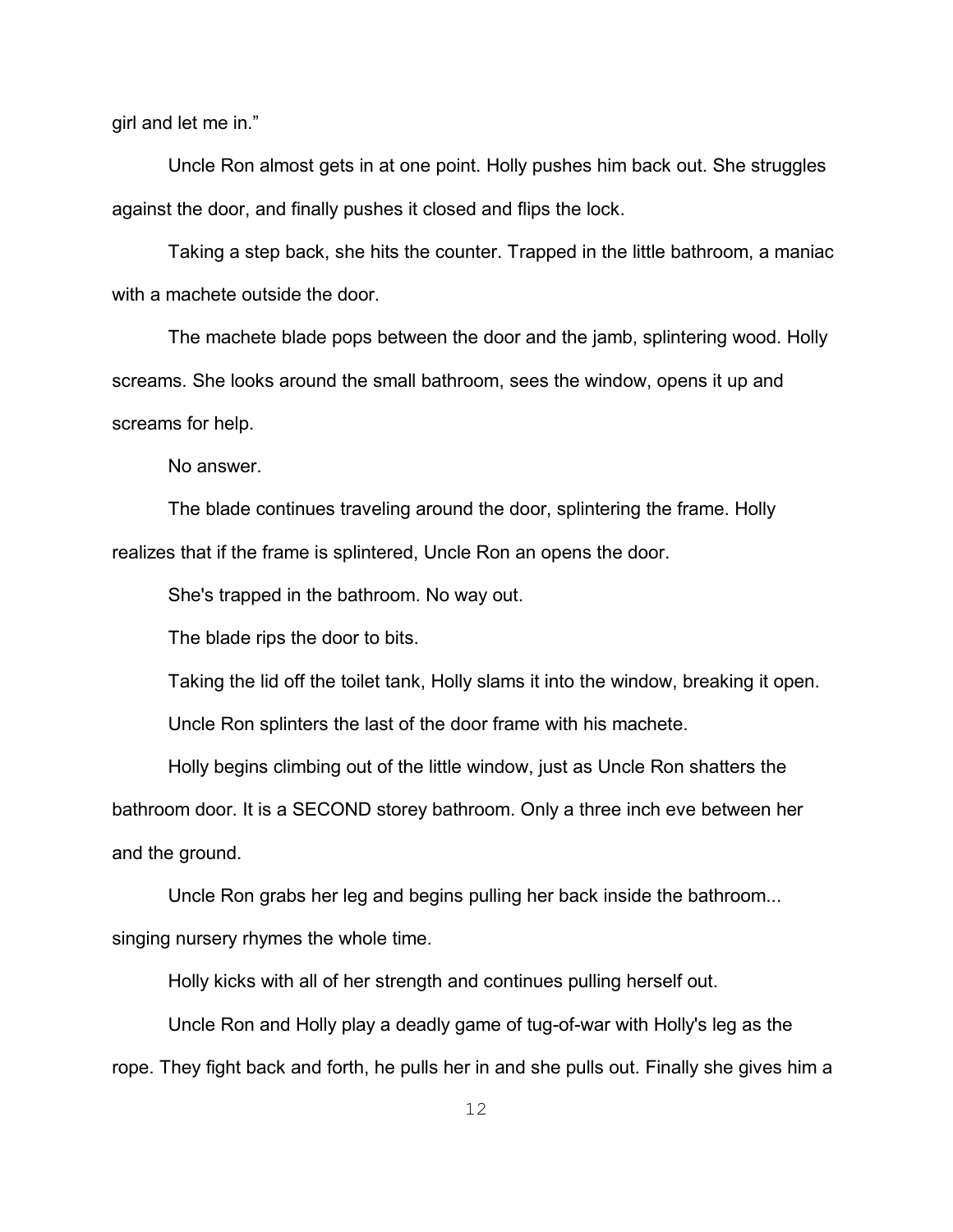solid kick in the face and he lets go completely. Holly falls out of the window!

Grabbing the first storey eve, she does a flip, landing on her feet in the grass. Looking up at the bathroom window, she sees Uncle Ron looking down at her. "Don't you want to play anymore? I thought we were having fun."

Holly BOLTS out of the yard and onto the street. Running to Tina's house, she pounds on the door. No answer. She tries the next door. No answer. She pounds on another door. Someone from an upstairs window yells "Go away!" She pleads, but the window is shut. She tries another door, then another. No one is helping her. They think it's doorbell ditch kids, or worse. She goes to every house on the court, but no one will help her. Backing towards the cross street in fear, a hand grabs her shoulder.

She spins and screams. It is Schrader. "Is he here? Is The Pied Piper here?" "Yes, in that house." She points to her house. Schrader smiles and puts his arm around her. "Good. He will go after you, and then I'll kill him."

Schrader begins leading Holly back to her house. Holly tries to break away, but Schrader's grip is STRONG. He leads her down the street to the house. "No. No. I'm not going in there. No. No." He leads her down the walk. "No. No." Up the steps. "No. No." She notices the strange birthmark on his arm. "No. No." Across the porch. "No!" Holly turns and head butts Schrader. Schrader pulls his 44 magnum. Holly kicks it out of his hands. Breaking away from him, she runs down the court to the church on the cross street. Schrader heads back to Holly's house, gun ready.

Schrader finds the house empty... but a little red wagon on the lawn.

Holly runs inside the church and kneels down in front of the altar and prays. "Oh, God. I've never believed in you before. But I promise. If you get me out of this, I'll start.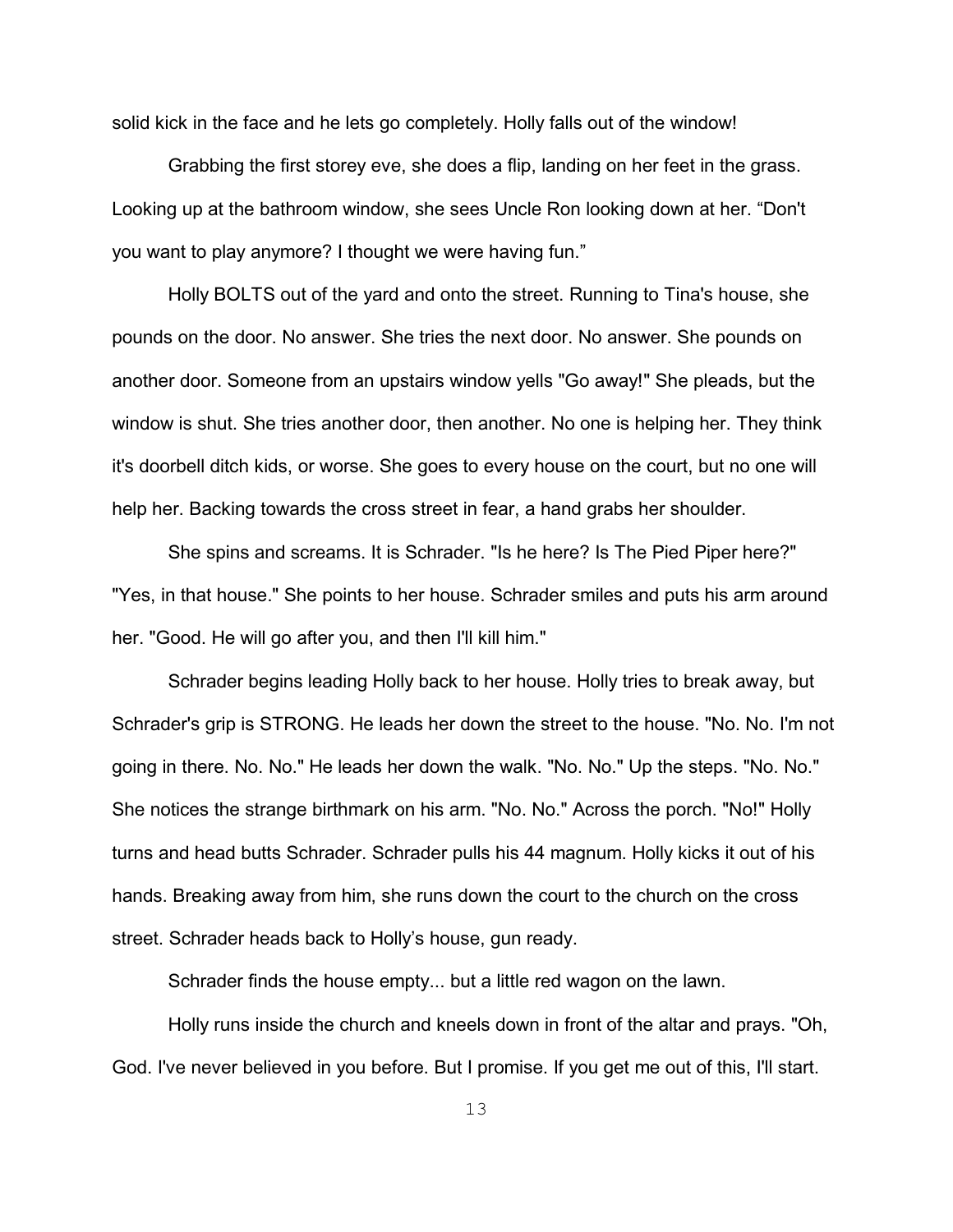Just get me out of this, okay?" The church doors open behind her and she turns to see a limping man enter the shadows of the church.

"No. I'm not going back into that house. You're crazy. You want to use me as bait. You're as crazy as HE is."

But when the figure steps into the pool of red light from the stained glass window, we see that it is Uncle Ron in his skeleton suit.

Holly grabs a silver crucifix and holds it in front of her. Uncle Ron continues towards her. She tosses the crucifix to the ground. "Well, I tried." Then bolts to the side aisle of the church. A row of pews separates Uncle Ron and Holly. He giggles, playing hide and go seek with her.

Holly runs back down the aisle, trying for the doors, but Uncle Ron gets there first. She tries the center aisle, the side aisle, but it is a game of cat and mouse. Finally, she jumps up onto the backs of the pews and runs atop them towards the altar. "Hey! That's not fair!"

When she turns around, Uncle Ron is gone.

Hopping off the back of the pew, she scans the church interior. He is gone. Suddenly, a hand reaches out from behind the pulpit and grabs her shoulder. Holly spins around, but Uncle Ron's machete cuts off her scream... and her head!

LINDA AND GEARY show up at Tina's house. They walk up to the front door and get ready to knock, but the door is open. "Tina?" No answer. They creep into the house, eyes scanning the darkness. Shadows and more shadows. Linda stops, shaking her head at her foolishness, and goes to the light switch next to the drapes. Her hand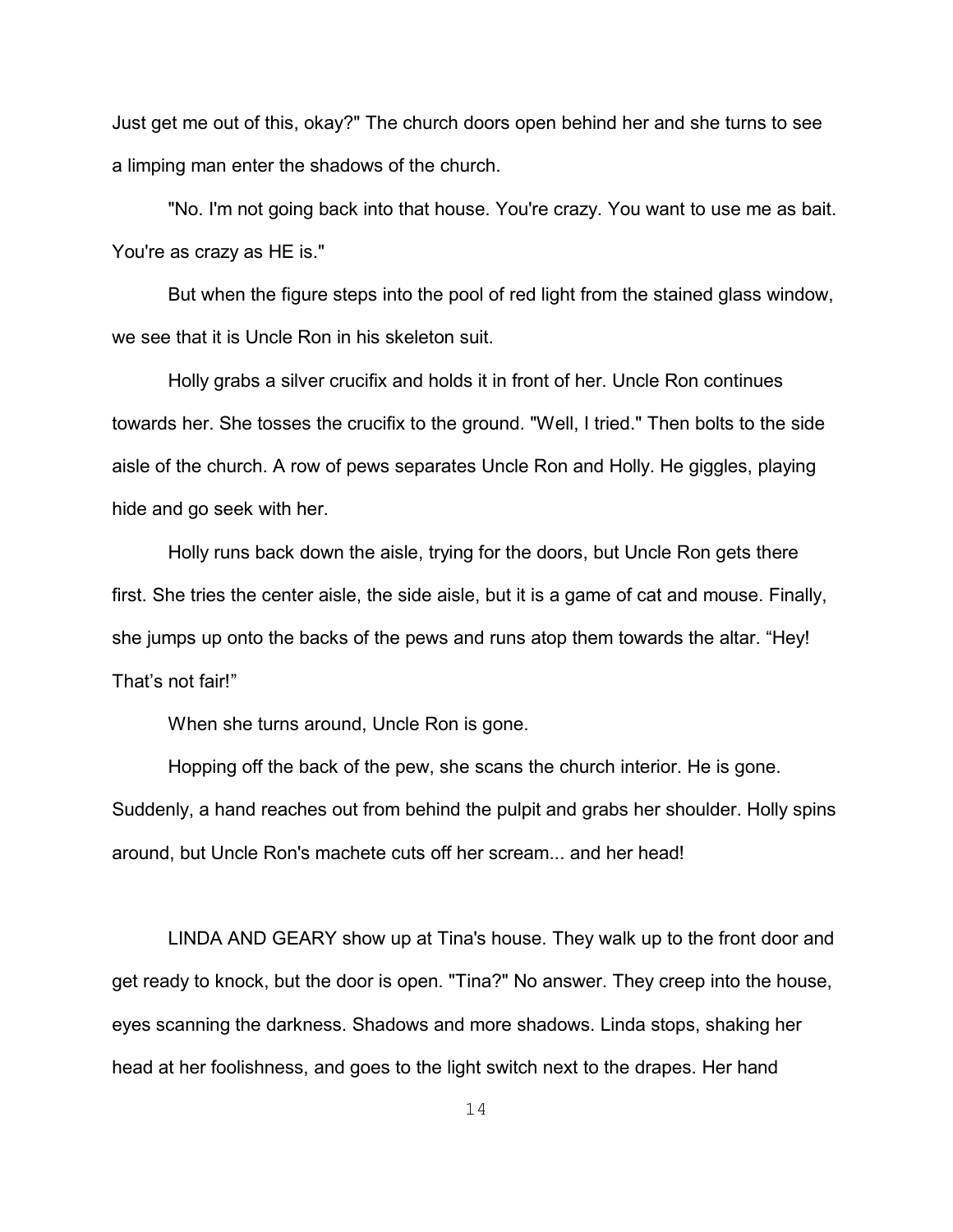reaches out and flips on the lights.

The living room is empty. The dining room is empty. "Tina?" Geary notices the candle burning in the bag, but the kitchen is empty.

They climb the stairway into the darkness above. "Tina?"

The stairway is dark, save for the light spilling through the landing window from the landing window of the house next door. "Tina?"

The upstairs hallway is dark, empty, foreboding. They stay close to each other, pushing doors open slowly. When they open the bathroom door, the cat jumps out at them. After they regain their composure, they check the last bedroom door. Empty.

"Where is she?" "The garage."

They start down the stairs to the garage, but at the landing, Linda looks out the window and sees Uncle Ron drop a hefty trash bag into a little red wagon. Uncle Ron stops, turns, and looks at her. Their eyes lock, then Uncle Ron turns away and pulls the red wagon piled with trash bags down the street... singing Barney songs.

Linda turns to Geary. "Go get Sheriff Schrader, he's at the daycare center, tell him we need help." They run down the stairs. "What are you going to do?" "What I came here to do." Linda grabs the firepoker from the fireplace. Geary frowns, wants to argue, but doesn't. He runs out of the house, hops onto his bicycle, and peddles like a madman towards the other side of town.

Linda follows Uncle Ron, clinging to the shadows so that she can't be seen. A few times Uncle Ron gets the feeling that someone is following him, stops, looks around. But sees no one. When he continues pulling the little red wagon, Linda emerges from the shadows and follows him. Stalking the killer.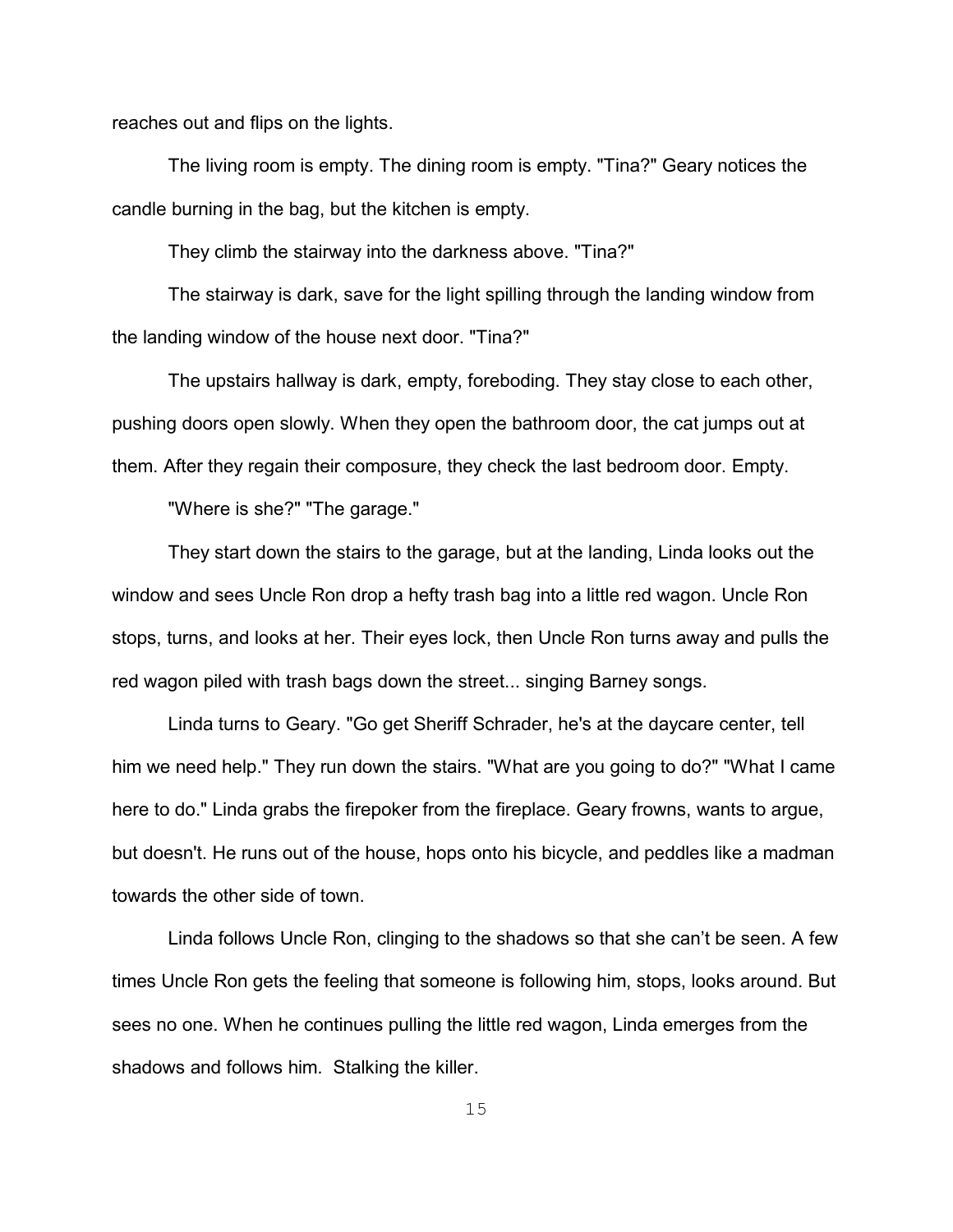GEARY takes a short cut through the cemetery. In the distance, the flickering candles from the "Day Of The Dead" procession. He rides through the darkness. Suddenly, a skeleton jumps out of the bushes in front of him. Geary loses control of his bike and crashes. His glasses go flying to the pavement, and we hear them break. Through blurry eyes, he sees the skeleton stalk him. Geary scrambles to his feet. Something is wrong with his bike, the front wheel won't spin. The figure moves closer. Geary limps away quickly, dragging his injured bicycle behind him like a dead animal. The figure continues towards him, something in its right hand catches the moonlight. Geary whimpers in panic and tries to move faster, but he's hurt. No matter how fast he moves, the figure WALKS faster. Geary turns and sees the figure only ten feet behind him, right hand raised and object glittering in the moonlight.

Geary trips. He falls onto his bike, helpless, as the skeleton walks right up to him. The glittering object moves down to Geary's face. "Here, dude, you dropped your glasses." Geary puts the glasses on. One lens is shattered like Dustin Hoffman's in "Straw Dogs". He sees a long haired kid in a skeleton outfit smoking a joint. "Want a hit?" Geary says no and looks down at his bike. The front wheel is bent. He kicks it back to shape, and peddles off into the night, passing the procession.

AT UNCLE RON'S DAYCARE, Geary parks his bike and walks slowly up the steps to the front doors. "Schrader?" No answer. He opens the door and steps inside. "Schrader?" He creeps through the dark house, passing piles of Kentucky Fried Chicken boxes, piles of chicken bones. He checks the secret passages, the play rooms, the kitchen. "Schrader?" No answer. Nobody's home. The empty day care is spooky.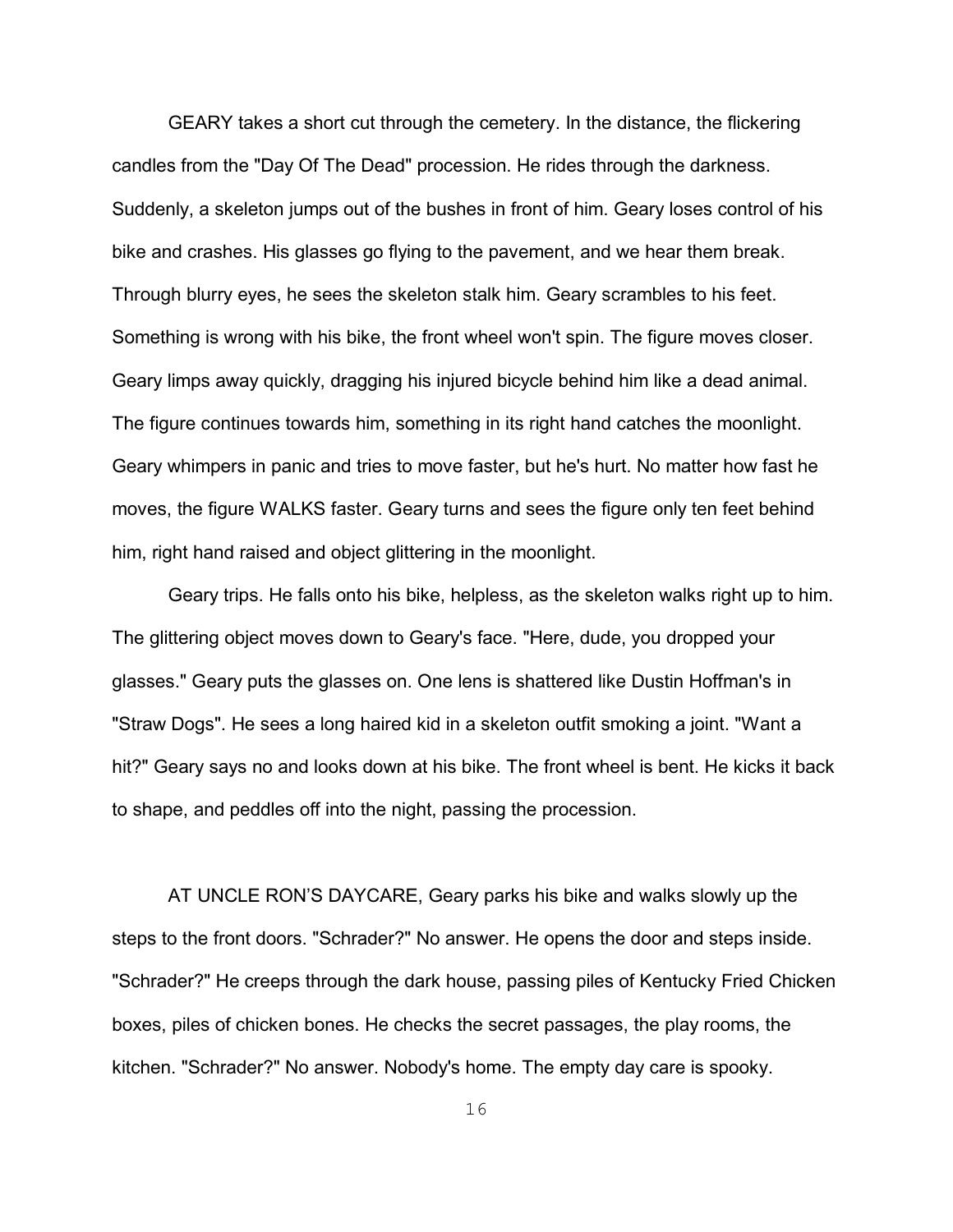Geary backs down the steps towards his bicycle. A hand grabs his shoulder. He spins. It is Schrader. "Linda needs help. She's found him." Schrader goes into the house to get some more guns, then they run to his pick-up truck and tear off.

Just as they leave, the back door to the daycare opens and Uncle Ron enters with his little red wagon... the trash bags are dripping!

LINDA enters Uncle Ron's Daycare, firepoker up and ready like a Samurai sword. She creeps through the house, ready to swing at anything that moves. Funhouse mirrors, secret passages, trapdoors - all of the things that are fun as a kid become frightening as an adult. She searches each playroom. No one is downstairs.

She climbs the stairway to the darkness above - the residence. Steps bathed in darkness. Shadows surround Linda. She takes the stairway slowly, never knowing what's above her. At the landing, she stops, sweat dribbling down her brow. Shadows and more shadows. She continues climbing.

The second storey hallway stretches out in front of her. Dark.

She moves to a door, tenses, then pulls it open.

A linen closet. She moves down the hall to the next door, tenses, then opens it. A dark bedroom. She enters the room, poker ready, and flips on the light.

A child's room - done up in cowboys. No one is in the room, but the bed is covered with dirty old toys - stuffed animals with limbs missing. She backs slowly into the hall and moves to the next door. She opens the door, flips on the light.

And screams. Tina - skinned face - is pegged to the wall with knives. Carter's torso is stuck to the wall nearby. Parts of Holly hangs nearby. The body parts form the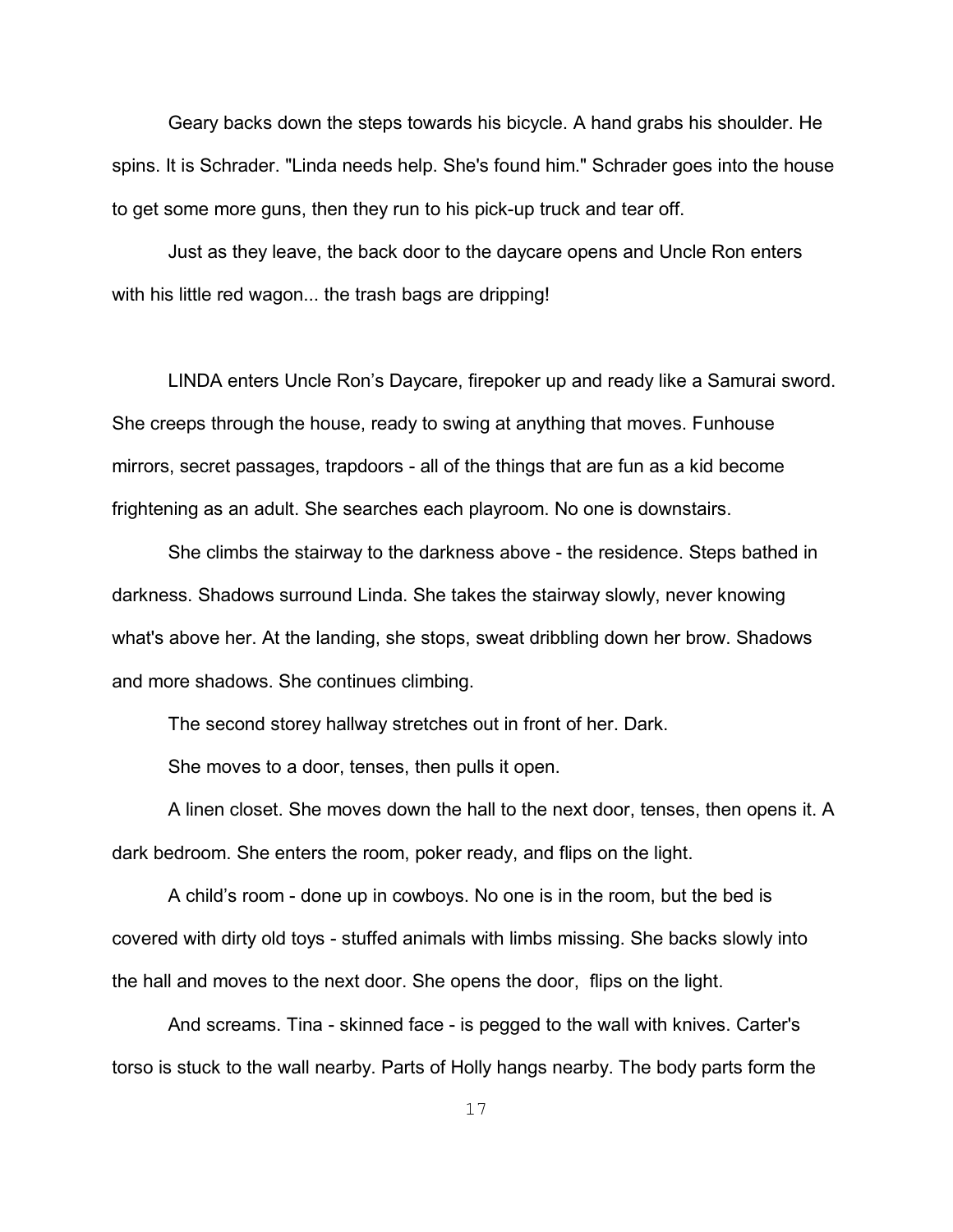shape of the birthmark (with one piece missing... Linda?). Candles flicker around the shrine, creating crazy shadows. Weird Satanic murals on the walls and that birthmark symbol. Linda backs out of the room... Uncle Ron stands behind her in the hall.

She spins and faces him. "I'm not afraid of you. You can't hurt me. You're just a bad dream. That's all. And now it's time to wake up."

Uncle Ron's machete flashes out and cuts her shoulder. "I missed you little Linda. Remember how I used to push you on the swing? We used to play hide and seek? You don't want to play with me anymore? You want to grow up?"

Linda panics and runs down the hall. The wrong way. To the dead end.

Uncle Ron moves towards her. Linda remembers the firepoker in her hands and holds it up. When Uncle Ron gets close, she swings it at him. It hits with a thud, but he doesn't seem to notice. "This is my day - you can't hurt me. I've been given eternal life. That's what the Day Of The Dead is all about, you know." She swings again, this time aiming for the machete. Clang! He parries with the machete. "Every child I take makes me younger - makes me immortal. Santiago owes me their children.. And now it's time to pay the piper." She swings again. Clang! They trade positions, and she boxes him into the hallway end. Clang! He thrusts outward, forcing Linda back. She swings the firepoker. Clang! It's like an Errol Flynn/Basil Rathbone sword fight, but with a maniac. Clang! Uncle Ron forces her back towards the first bedroom. Clang! Linda is forced inside the room. Clang! She takes another step back. He is stronger than she is. Clang! She is losing ground fast. Clang! Clang! Uncle Ron forces her to the edge of the bed covered with dirty toys. "You and your little boyfriend, then I'll have been paid in full."

Clang! She takes a step backwards into the bed. Uncle Ron moves in for the kill.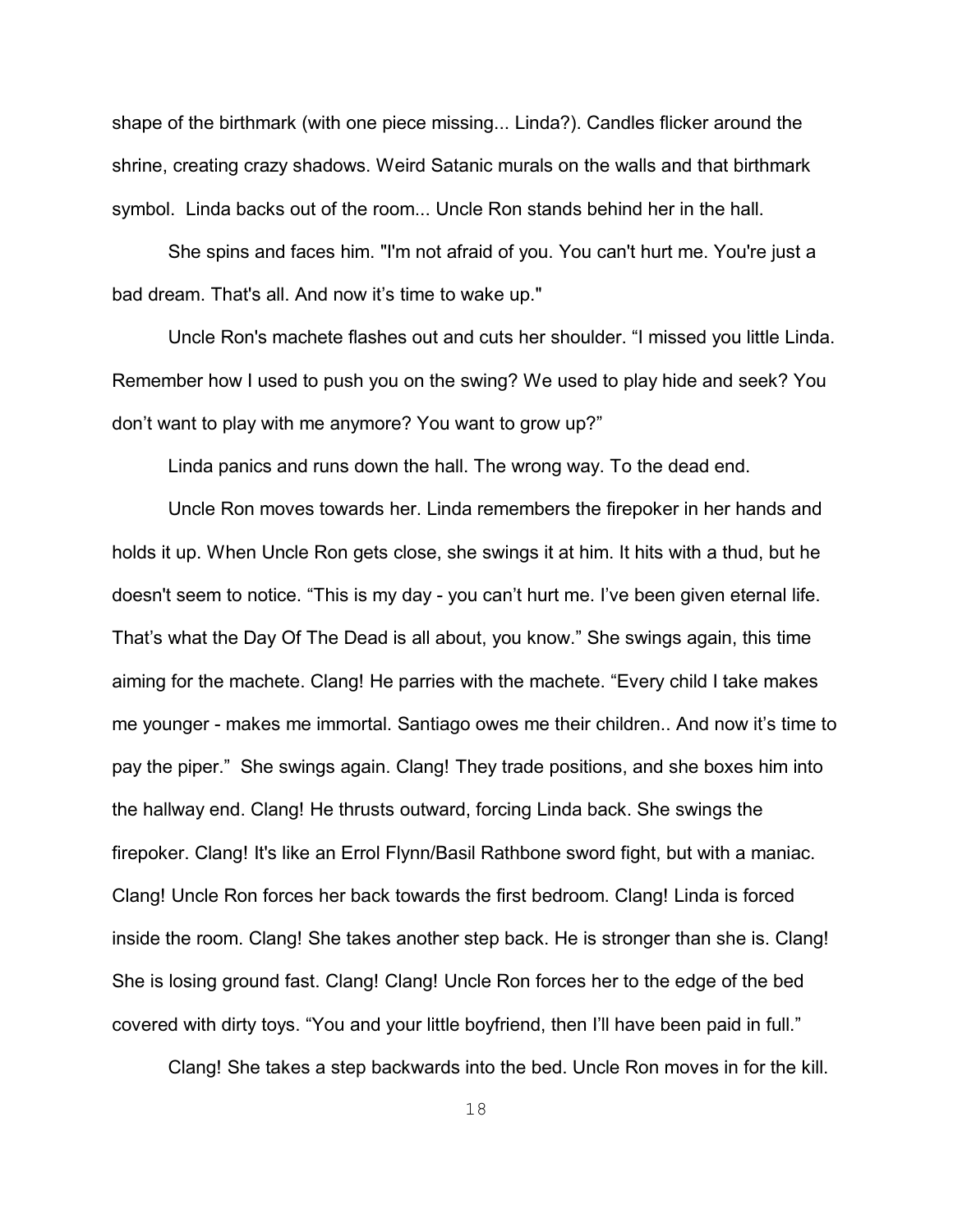The machete stabs out at Linda. She catches it in her left hand, protecting her body. The blade sinks into her flesh and she screams. Uncle Ron pulls the machete back, ready to jab again. Blood splashes onto Uncle Ron's skeleton face. He licks it off.

 "Go to hell!" Linda thrusts the firepoker with all of her might, hitting Uncle Ron in the chest and pegging him to the wall. He stops moving, hanging there. Dead.

Linda takes a look at dead Uncle Ron, hanging on the wall, hauls back her foot, and kicks him in the groin. He doesn't move. He's dead.

She looks down at her bleeding left hand. It hurts like hell, but she has to get out of there. She begins limping towards the bedroom door.

Behind her, Uncle Ron grabs the firepoker and pulls it out of the wall, and his body. Linda turns around in fear. Uncle Ron taps the bloody end of the poker on his palm and takes a step towards her. "Naughty little girl. You'll have to be punished." She bolts out of the bedroom and runs at full speed down the stairs.

SCHRADER AND GEARY search both Tina's and Holly's houses - find nothing. "Linda! Linda!" No answer. That's when Schrader notices the blood drops on the street. "He left a trail... we follow." They get back in the truck and creep down the dark streets, following the drops of blood on the street.

LINDA runs downstairs and ducks into a downstairs playroom and hides. But Uncle Ron finds her instantly. The poker slashes out at her. She catches it in her right hand, moves aside, and runs to hide in another room. Again Uncle Ron finds her right away. Uncle Ron and Linda play a deadly game of hide and seek in the downstairs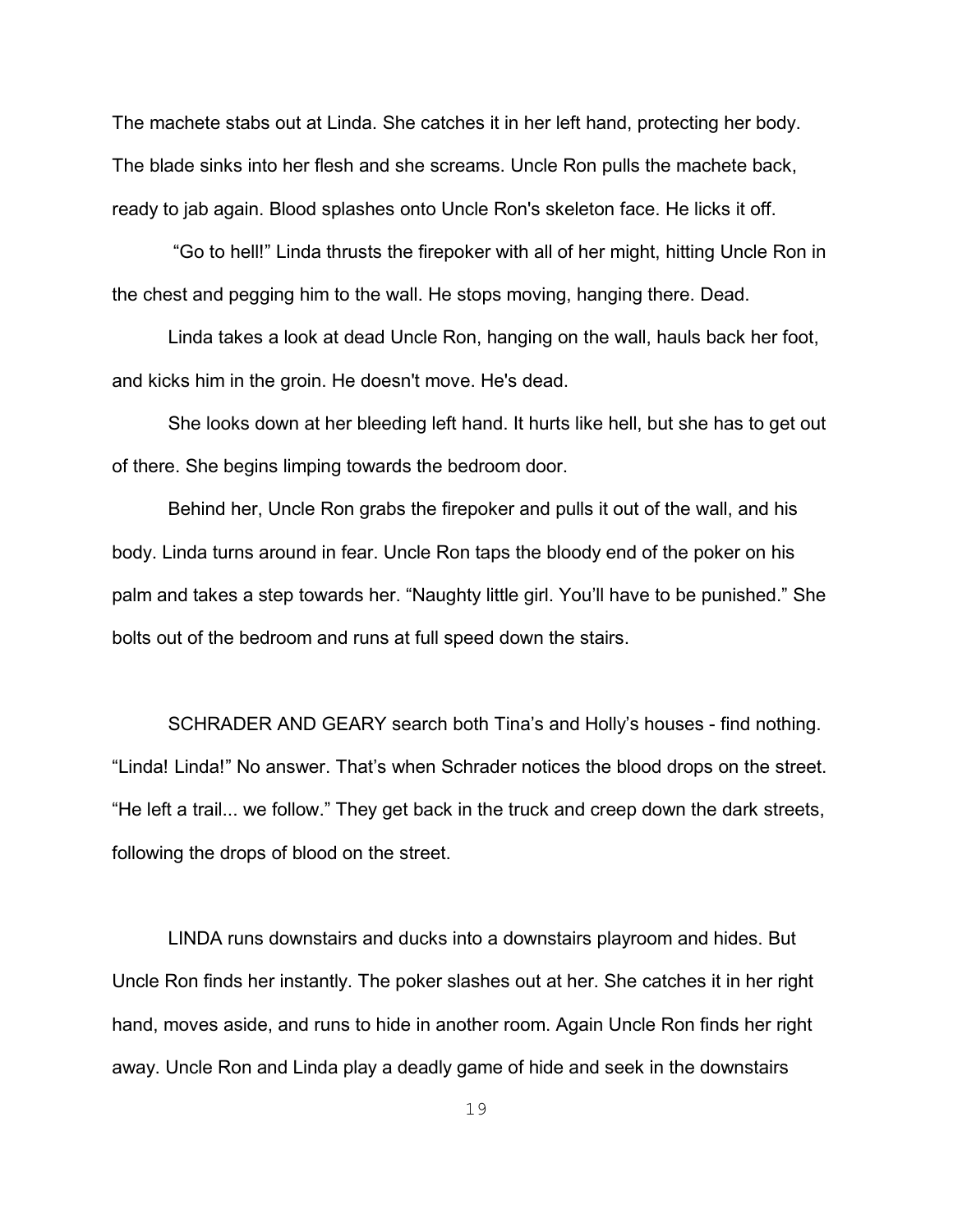rooms. Everyplace that Linda hides, Uncle Ron immediately finds her. She is panicked. How can he keep finding her so quick? Then she looks down at her bleeding left hand. And the trail of blood on the floor.

In the rainbow room, Linda rips off the bottom of her skirt, wraps it around her hand, stopping the flow of blood.

Uncle Ron opens the door and attacks. She wards him off and runs down a hall. She wipes her bloody right hand off on a door to the left, then ducks into a door on the right... A closet. She holds her breath, listening as Uncle Ron walks down the hall towards her. The footsteps stop. Sweat breaks out on Linda's brow. Uncle Ron falls for the bloody handprint trick and opens the door across from her and enters the den.

Linda runs out of the closet and bolts through the house, speeding through the kitchen and outside.

The backyard is quiet. The fence is high. No one is there. No one to help her. Uncle Ron enters the kitchen, drops the poker and finds a Bowie knife.

Linda dives. She crawls under the house. She hears the kitchen door open. Uncle Ron steps out.

AS UNCLE RON STEPS OUT OF THE HOUSE, Geary and Schrader enter it. They climb the stairs, and open the door to the weird shrine-room. Body parts. "Linda!" Geary freaks, thinking that Linda might be one of the dead. He flips through the body parts. "Where is she?" Geary runs downstairs and out the front door of the daycare. "Linda! Linda! It's Geary! Where are you?"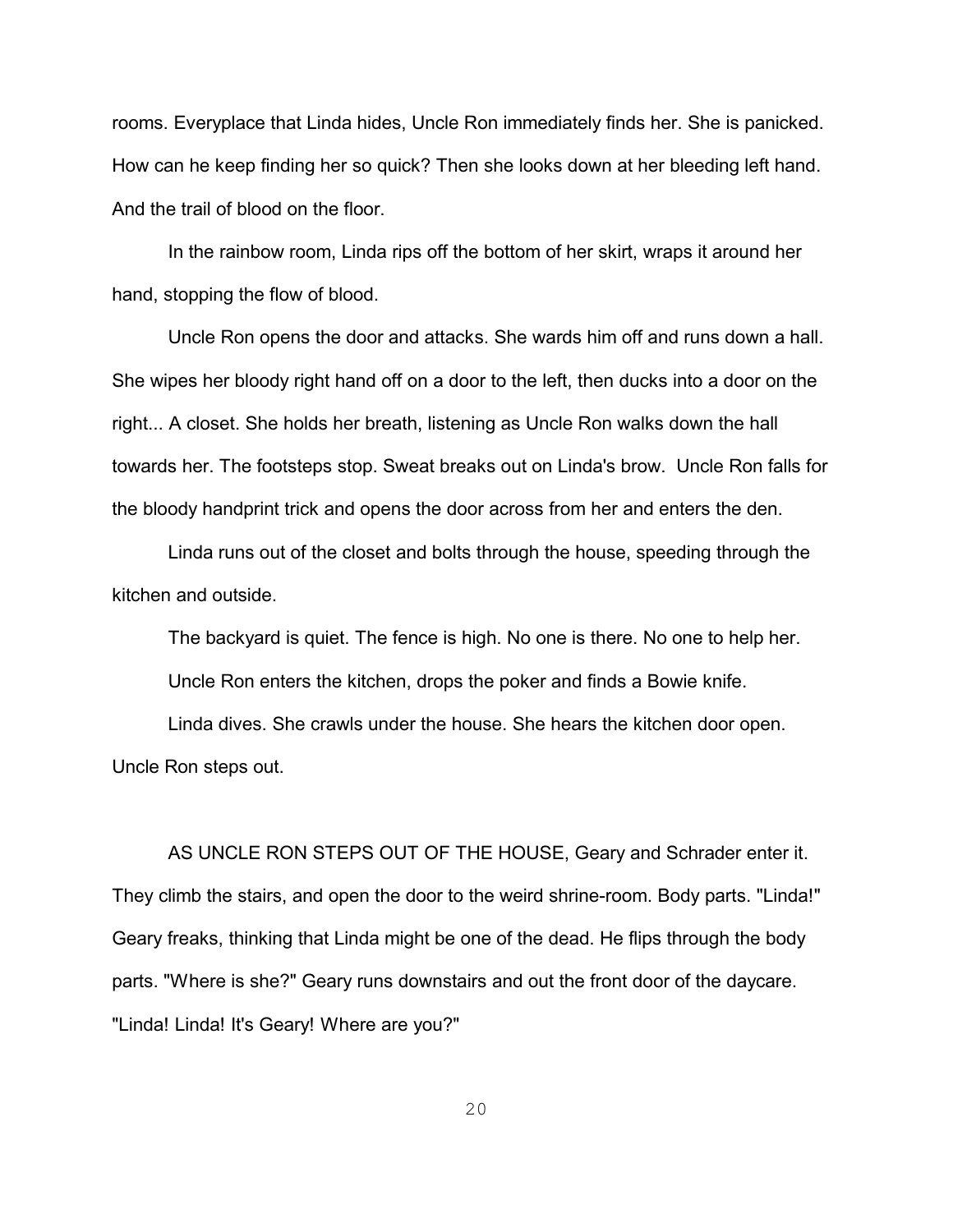UNDER THE HOUSE, Linda looks out a vent to her left at a pair of leather shoes. She looks out a vent to her right: another pair of leather shoes. One is Geary, one is Uncle Ron. Geary's voice to her right. She crawls towards the shoes. At the vent, she sees that the shoes are covered with blood. Wrong shoes! She crawls to left.

At the vent, she says: "He's on the other side of the house, Geary. Help me." A hand grabs her and pulls her out. A hand covered with blood. Uncle Ron! "Gotcha!"

Linda screams.

Uncle Ron stabs down at her. She pushes the blade aside. They fight in the back yard, watched only by a pair of hanging skeleton decorations. Geary runs around the house towards the scream. Schrader comes out of the kitchen door and aims the gun at Uncle Ron. "Eat lead, Pied Piper!" He fires both of his guns, but Uncle Ron doesn't go down! Eight direct hits! But Linda is in the way of a clear shot. The knife sweeps down at her face. Linda blocks it, then reaches up to tear off his skull-face... But only the blood comes off. It's as if the skull mask is permanent. Uncle Ron stops fighting for a moment and smiles at her, "Today, I AM death... YOUR death."

Schrader aims his gun at the psycho. "It's over!"

Uncle Ron looks at Schrader. They lock eyes. Uncle Ron pulls up his sleeve to expose his birthmark, gestures to Schrader's birthmark. They're IDENTICAL. Schrader drops his gun, backs up. "No! No! I'm not you. I will not become you!"

"You're one of us. One of us. One of us."

Uncle Ron goes for his fallen knife. Linda crawls for the fallen gun. Uncle Ron picks up the knife, but Linda shoots him. The bullet hits him in the chest.

In the background, church bells chime midnight, the "Day of The Dead" is over.